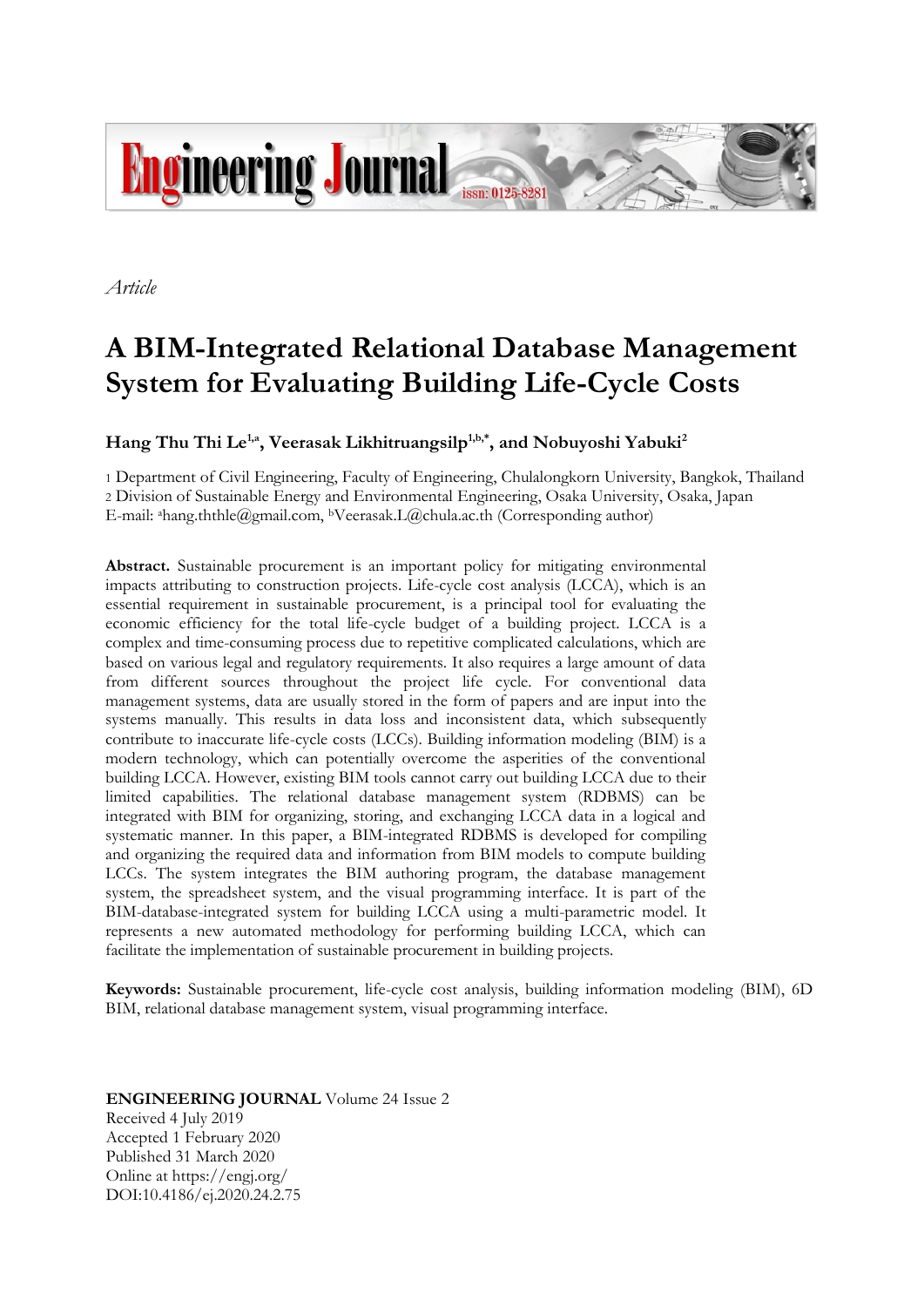## **1. Introduction**

Life-cycle cost analysis (LCCA) is an economic method of project assessment, which takes into account all costs of owning, operating, maintaining, and ultimately disposing of a facility to achieve the long-term value of money [1]. Many nations have emphasized the importance of building LCCs in the tender decision of public procurement, which reflects the awareness of sustainable development. For example, the Directive of European Council decreed that building LCCA was applied to identify the most economically-effective tender for public projects in sustainable procurement [2]. The Italian government has embedded LCCA in the public contract to promote sustainable building projects throughout the feasibility study, design, procurement, tendering, and facility management stages [3]. LCCA was used to examine the sustainability of building projects by comparing the costs of energy use and the maintenance costs of different design alternatives [4]. The use of LCCA ensured that the completed buildings met the environment requirements of the projects' end-users [5]. In addition, LCCA assisted in evaluating the economic aspects of a building project at the early project stage, which contributed to environmental sustainability [6].

Although the advantages of building LCCA have been widely recognized, many previous studies have revealed several barriers related to the availability and reliability of required data, which limit the applications of building LCCA in actual construction projects. For example, building LCCA was limitedly adopted in the construction industry due to the lack of appropriate and reliable historical data [7]. Inadequate time and high costs of data collection were critical barriers for implementing building LCCA in practice because most of the data were recorded in paper documents, which were not readily retrieved [8]. Besides, the quality of available data had a decisive role in implementing building LCCA in practice [9]. To eliminate these barriers, it is necessary to engineer a new system for organizing and managing the required data for building LCCA.

In recent years, building information modeling (BIM) has increasingly been mandated in the construction industry. In 2016, the United Kingdom government required BIM level 2 for the public projects with the initial capital value of over 5 million euros [10]. The Netherlands, Denmark, Finland, and Norway governments also mandated the use of BIM for their public procurement to support sustainable growth [11]. The Chinese government strongly encouraged the introduction and adoption of BIM technologies in the architecture, engineering, and construction (AEC) industry [12]. BIM has also been widely adopted in the US because it can help reduce waste, increase productivity, and save project costs. It was reported that the BIM adoption rate in US was only 28 percentages in 2007. Yet, it increased to 71 percent in 2012 and kept growing every year [13]. In addition, construction costs can be estimated more efficiently and accurately by using BIM technologies [14]. It was also reported that there

was no variation between the quantity of construction works measured by BIM and the actual quantity [15]. Although BIM uses have been widely recognized, its application in building LCCA is still extremely limited. This is because existing BIM tools cannot fully manage all the required data for computing building LCCs. The cost database and unit of measurement were usually based on traditional standards that were not applicable to BIM objects. Thus, conventional cost estimating cannot be directly adopted unless the cost-per-standard method is replaced by the cost-per-BIM object method [16].

In present, the construction industry must embrace a great amount of data arising from various sources throughout the life cycle of a facility [17]. Data management and exchange were usually carried out manually in construction projects [18]. This leads to time and cost waste caused by data loss and inconsistent data during the data exchange process. To compute the LCC of a building, various data need to be acquired from various project participants such as the analyzed period and discount rate established by the project owner, construction costs provided by the contractor, as well as maintenance, operation, and disposal costs provided by the facility manager. Consequently, data management has become a major challenge of the architecture, engineering, construction, and operation (AECO) industry. The relational database management system (RDBMS) is an advanced technology that can address the challenges concerning data management. It can manage a large volume of organized data and support interoperability with other platforms [19].

In this paper, the BIM-integrated RDBMS is developed for compiling and organizing the required data and information from BIM models to compute building LCCs. The proposed system is part of the BIM-databaseintegrated system for evaluating building LCCs using a multi-parametric model, called the BIM-BLCC. The system development consists of three stages. The first stage is the development of the relational database management module of the BIM-BLCC by using a database management system (*Microsoft Access*). The second stage is the development of the visualized BIMintegrated module of the BIM-BLCC by using a BIM authoring program (*Autodesk Revit*). The third stage is the integration of the two previous modules to extract the required data for the BIM model by using the visual programming interface (*Dynamo*) and the spreadsheet system (*Microsoft Excel*).

# **2. Literature Review**

## **2.1. Life-Cycle Cost Analysis (LCCA)**

LCC is the total ownership cost of a project over its useful life. It encompasses all costs associated with the project throughout its life, including design costs, construction costs, operation costs, maintenance costs, and the disposal value [20]. LCCA is used for assessing the cost performance of constructed assets to achieve the long-term value of money. It is also used to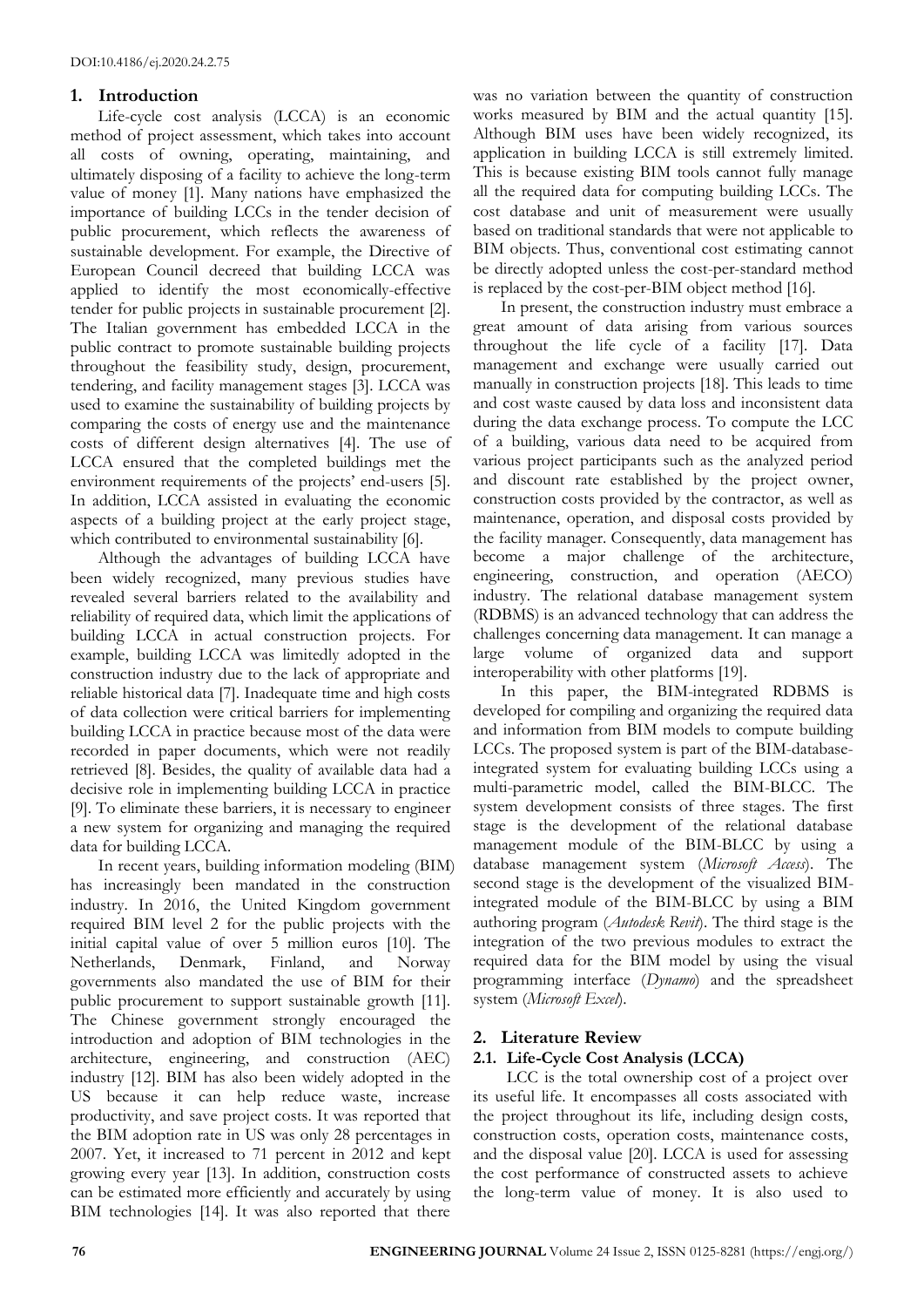determine whether a project meets the users' requirements [21].

LCCA has been applied in various aspects of construction management. It has been used as an engineering tool for supporting decisions in design and procurement of major construction systems, an effective tool in cost accounting and management, and a design and engineering tool for environmental purposes [22]. Despite the benefits of LCCA are well recognized, it is not widely implemented in practice. This is because construction projects often lack reliable data, standard and guide of documentation, and procurement award incentives [23]. In addition, quantity surveyors (QSs) usually faced with difficulties in collecting and obtaining appropriate, accurate, and consistent data for building LCCA [7, 24, 25]. Since most of the data required for building LCCA are stored in paper documents, compiling such data consumes enormous time [26]. Besides, the data of the existing LCCA tools are usually input manually [27]. These contribute to human errors and mistakes in computation, which subsequently lead to incorrect results.

## **2.2. BIM for Construction Cost Management**

BIM is considered a major digital disruption in construction. It a digital representation of building information throughout different phases of the project life-cycle [28]. BIM is also defined as the creation of coordinated and consistent information of a building for design decision making, high quality construction documents, prediction of building performance, cost estimating, and construction planning [29].

BIM offers various innovative benefits for construction management such as enhancing the efficiency of resource uses, reducing the errors due to lack of information, and providing the efficient management of building operation [30]. BIM also assists in visualizing real-world conditions through the 3D models of a building [31] and performing quantity takeoff by measuring directly from 3D models [32]. BIM can extract the thermal properties from building element models to estimate the energy cost throughout the building element surface [33]. Yet, BIM research on building LCCA is extremely limited. The capabilities of current BIM tools cannot manage the required data for carrying out building LCCA [16]. The interoperability was a major barrier to adopt BIM for evaluating building LCCs [34]. Data input is an extremely challenging task due to the lack of interoperability between different tools and uncommon data formats [35]. Another major obstacle concerns architectural BIM data structures, which are not compatible with the elemental or cost code structures required by the classification systems [15]. The segregation of standards, calculation methods, and interoperable technologies essentially limits the application of BIM in building LCCA [36]. Moreover, incomplete interoperability results in missing data in the cost estimating process, which is a major problem for the BIM adoption for LCCA [38].

## **2.3. Relational Database Management System (RDBMS)**

A relational database management system (RDBMS) is complex application software that is used to enhance the availability and the consistency of data with minimum redundancy [39]. An RDBMS can be used for facilitating building LCCA by creating an environment in which the project participants can store the required data and update changes throughout the project life cycle. It can also enhance data security by the framework of security policies, share data with other parties, minimize inconsistent data when exchanging data on various platforms, and save time and cost for data collection.

Interoperability is a complex process that computer programmers need to access and customize the application programming interface (API) [40], which is a challenging task for nonprogrammers. As a result, the visual programming interface has been developed for BIM software such as *Dynamo* for *Autodesk Revit*. It is application software that can stand alone as a plugin in other applications. The visual programming interface can replace conventional coding tools with the visual metaphor of connecting small blocks of independent functionality into a whole system. It allows users to extend BIM capacities by building and running the graphical algorithms within native software by connecting nodes together to form an overall program. In this paper, the visual programming interface is used as a connected platform to exchange data between a BIM authoring program (*Autodesk Revit*) and an RDBMS (*Microsoft Access*) of the BIM-integrated RDBMS for evaluating building LCCs.

## **2.4. Other Related Research**

A project-oriented data warehouse was proposed to store four types of information for medium and large construction contractors: (1) performance, (2) materials, (3) estimates, and (4) contracts [41]. A sewer data warehouse was designed to improve data management for sewer infrastructure projects [42]. This data warehouse was connected with the decision supporting module for determining appropriate inspection and renewal methods of pipelines.

A number of research projects have investigated the integration of BIM and database management systems. A database management system was integrated with BIM for sustainable design [43]. A relational database was created to store green materials available in the construction industry. This green building material database was then linked to the building database in *Autodesk Revit* through its system families. Another research work concerns integrating a BIM tool with a relational database for life-cycle assessment (LCA) [44]. This relational database was designed to store information about sustainable materials and link to BIM models to create sustainable design. Another research work proposed a work breakdown structure (WBS) based dynamic multi-dimensional BIM database structure to incorporate construction records with BIM objects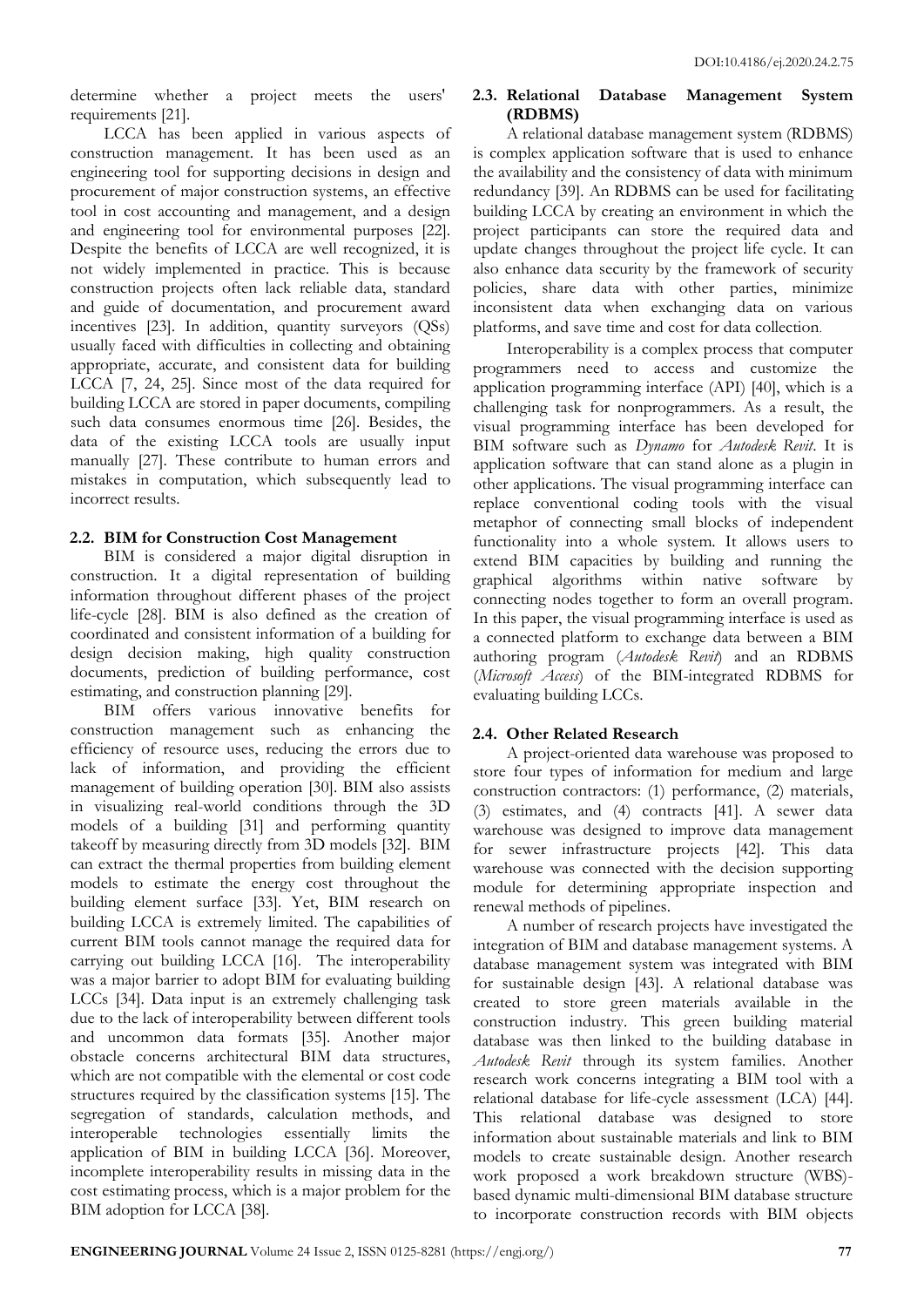[45]. This system can convert the heterogeneous and unstructured data format of construction records to asbuilt documents.

Even though a number of previous research works have been proposed to manage construction data, none of them developed a database that can directly link BIM tools to perform 6D BIM. Thus, we propose a new methodology for organizing, storing, and extracting the required data from BIM models to perform building LCCA by integrating the BIM authoring program, the RDBMS, the visual programming interface, and the spreadsheet system. As a result, this system can create BIM models that contain all required data to perform the economic evaluation throughout the entire project life cycle.

## **3. BIM-Integrated Relational Database Management System**

The BIM-integrated relational database management system (RDBMS) consists of two interrelated modules, namely, the relational database management module and the visualized BIM-integrated module. It is designed to systematically compile, organize, store, and provide data for building LCCA. Figure 1 illustrates the matrix that describes the system platforms and modules as well as summarizes 12 steps to develop this system.

As can be seen, we begin with designing the structure of the database, and the database tables are then created. The relevant raw data are gathered and analyzed based on the *Uniformat* code that is appropriate for the organization of elements in the project BIM model. The data are then entered into the database tables. Meanwhile, the conceptual BIM model is created for evaluating building LCC. All building element types of the model are identified and their required data are queried. The results are then exported to a spreadsheet file. The BIM model and the project spreadsheet are integrated with the visual programming interface. Finally, we collect the required data for all building elements of the BIM model. The main output is the complete BIM model for building LCCA.

## **4. Relational Database Management Module**

Developing the relational database management module consists of three main steps: (1) define the structure of the database, (2) prepare required data based on the chosen *Uniformat* code, and (3) input the data into the database tables.

#### **4.1. Structure of the Relational Database**

The relational database structure is adopted to systematically integrate data of the proposed system. *Microsoft Access* is chosen for developing the relational database module of the BIM-integrated RDBMS. The module development begins with designing the database tables, which contain required data in records and fields. This process consists of six steps, as shown in Fig. 2. In Step 1, click the "CREATE" tab in the design view. Then, click the "Table Design" symbol under the Tables

group. In Step 3, we fill in the table name and click "OK" to save the table. Next, we fill in all field names and select the data type for each field. Then, choose the Table's primary key. Finally, the Table's design is saved.



Fig. 1. Workflow for developing the proposed system.



Fig. 2. Workflow for developing a table of the relational database.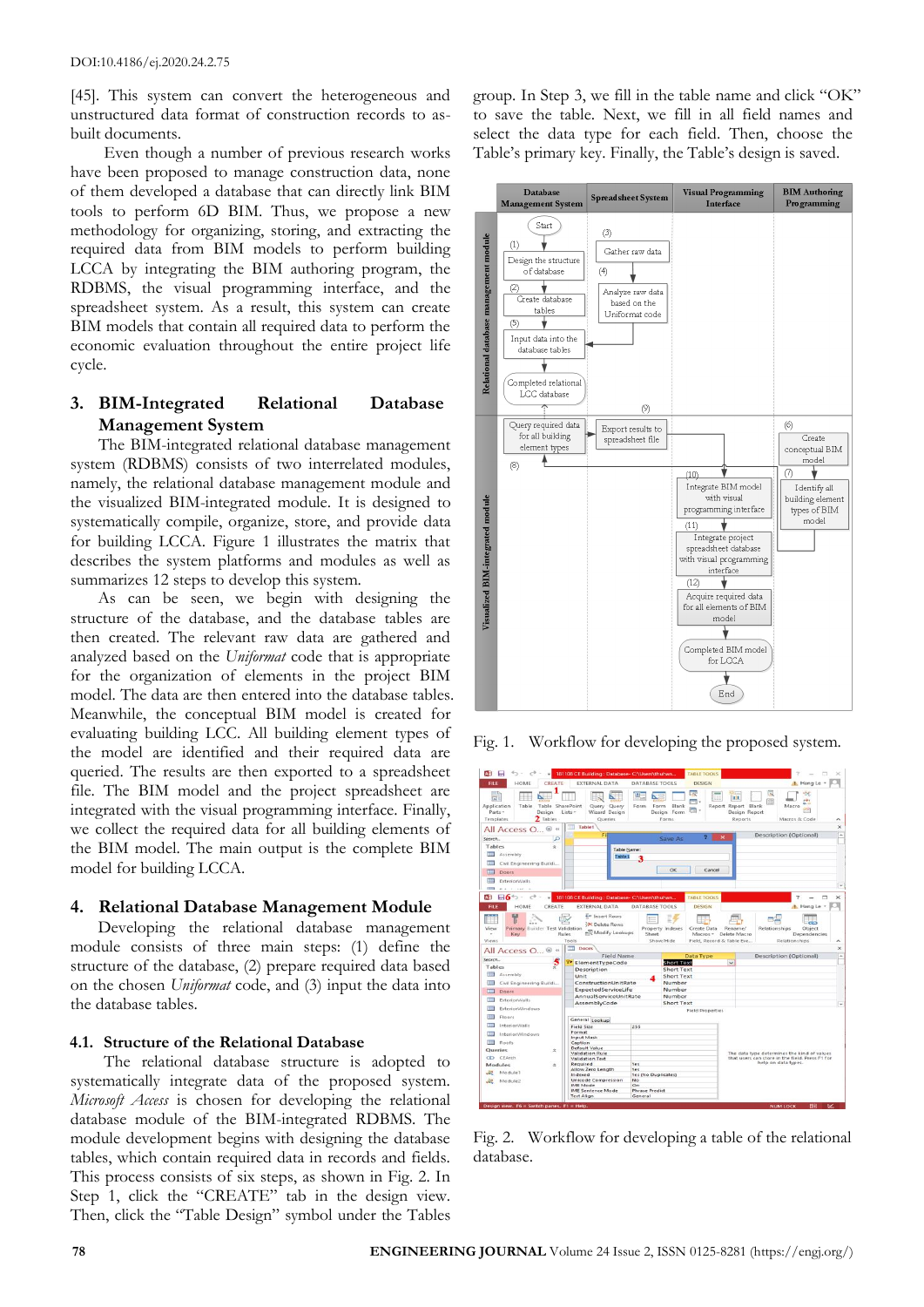After the database tables have been created, the next step is to define their relationships by connecting the tables. This process consists of seven steps, as shown in Fig. 3. First, click the "DATABASE TOOLS" tab, and then click the "Relationships" icon under the relationships group. In Step 3, click "Show Table." This prompts the show table dialogue box. In Step 4, we select two table names, click on the "Add" button, and then click the "Close" button. In Step 5, drag the join field with the primary key in the first table to join the field without the primary key of the second table. Next, click "Join Type" in the edit relationship dialogue box. Finally, select the second option, which includes all records from table 1 and only those records from table 2 where the joined fields are equal. Then, click OK.

Figure 4 shows the relational database of the proposed system. As can be seen, the database contains eight tables: *Assembly*, *ExteriorWalls*, *ExteriorWindows*, *Floors*, *InteriorWalls*, *InteriorWindows*, *Doors*, and *Roofs*. The *Assembly* table contains two fields: *Assembly code* and *Description*. Meanwhile, each of the remaining tables contains seven fields, namely, *Element Type Code*, *Description*, *Unit*, *Construction Unit Rate*, *Expected Service Life*, *Annual Service Unit Rate*, and *Assembly Code*. The one-tomany relation is used to connect any two tables in this database. These relations allow users to draw up a query for extracting the data consistently for the BIM models.

## **4.2. Data Organization**

BIM models display the information of a building project in the form of 3D graphical representations of elements. To develop a consistent relational database, *Uniformat* is used as the standard format of the proposed system. Although there is no universally accepted standard for the hierarchical coding structure for BIM models, *Uniformat* is widely used for this purpose [46]. This is to ensure the consistency in the economic evaluation of building projects throughout all stages of their life cycle, which are design, construction, operation, maintenance, and disposal. The code of each building element type entails four levels: (1) major group element, (2) group element, (3) individual element, and (4) detailed element. *Uniformat* organizes construction information based on the physical parts of a facility, which are called systems and assemblies.

For example, the element type code "B2010151" of the red ceramic tile 4x8 wall W66 represents a typical exterior wall type, as shown in Fig. 5. "B" indicates that the major group element (Level 1) of this element type is shell. "B20" indicates that the group element (Level 2) of this element type is exterior enclosure. "B2010" indicates that the individual element (Level 3) of this element type is exterior walls. "B2010151" indicates that the detailed elements (Level 4) of this element types are red ceramic tile 4x8 wall W66. In this paper, *Uniformat* provides a standardized format for analyzing raw data in computing the LCC of new building projects. In addition, it also facilitates data communication and collection among the members of a project regarding the scope of their work and establishes a consistent database for building LCCA.



Fig. 3. Workflow for creating the relationships of the database tables.



Fig. 4. Structure of the relational database of the BIMintegrated RDBMS.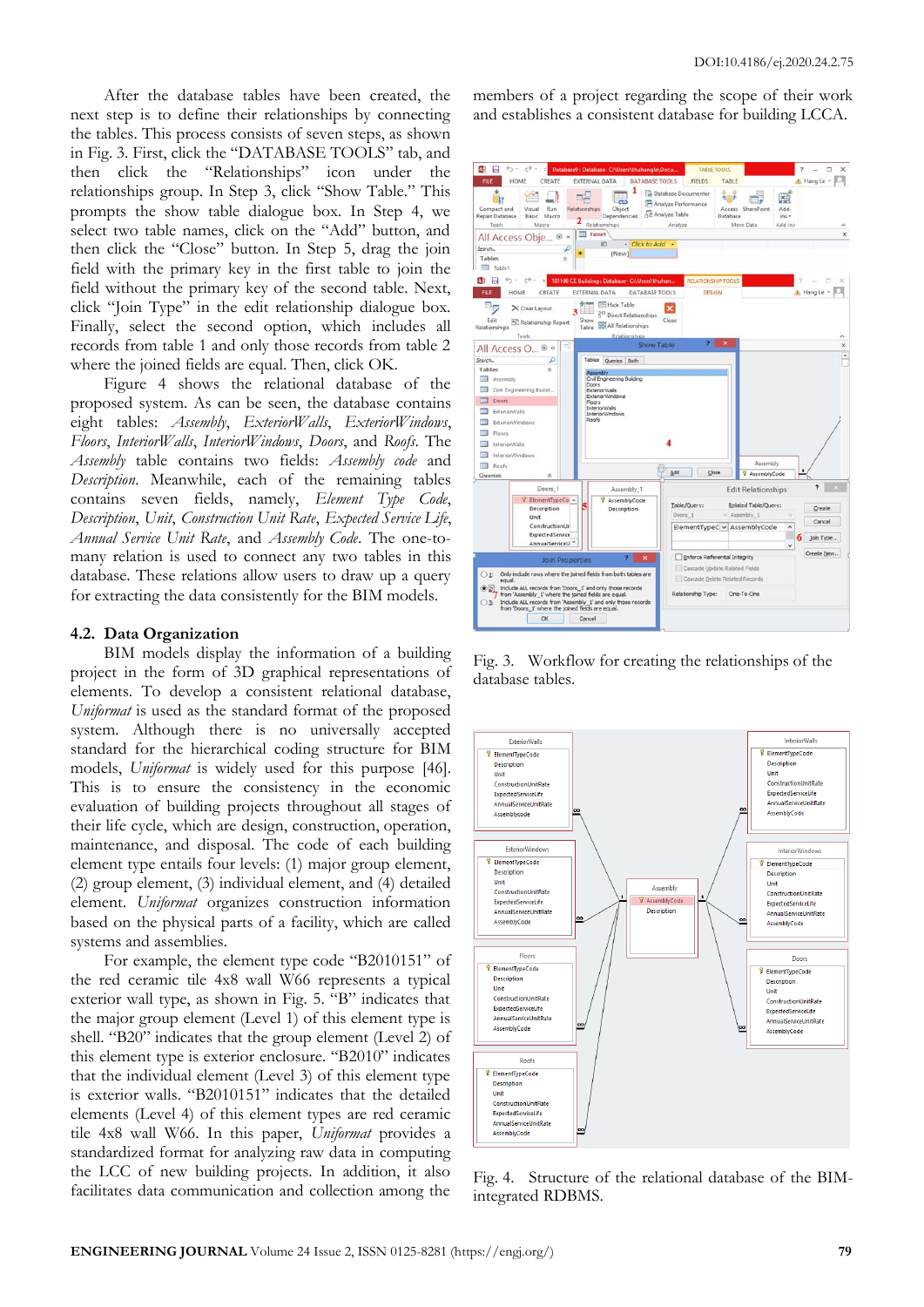

Fig. 5. Example of the hierarchical coding structure of a BIM model.

The raw data in our relational database are compiled from three main sources. The first source is the historical data of similar previous projects. The second source is "*Assemblies Costs with RSMeans Data 2018, 43rd edition*" [47]. Both provide the raw data for calculating the construction unit rate of the aforementioned seven building element types (i.e., exterior wall, interior wall, door, exterior window, interior window, floor, and roof). The raw data include the material unit cost, labor unit cost, and equipment unit cost of each building element type. The third source is "*Life Cycle Costing for Design Professionals*" [48], which primarily provides the expected service life and the annual service unit rate of each building element type. All these data are prepared in *Microsoft Excel* before inputting to the relational database.

After organizing the required data, they are input into the tables of the relational database. Figure 6 displays a partial list of the exterior window types in the *ExteriorWindows* table, which is prepared in *Microsoft Access*. As can be seen, seven fields are created to store the required data of each table. The *ElementTypeCode* field stores the unique code of each exterior window type, which is easier to identify an exterior window type than using its name. The data that can be recorded in this field are a short text that contains up to 255 characters of texts, numbers, and symbols. The *Description* field stores the name attribute of each exterior window type. The data that can be recorded in this field are also a short text. The *Unit* field stores the calculating unit of each exterior window type. The unit of square meter is selected as the calculating unit for all the exterior window types. The type of data recorded in this field is also a short text. The *Construction Unit Rate* field contains the

construction unit cost of each exterior window type. The data that can be recorded in this field are the numbers that store the results of the processed data from the calculations in the data organization section. The *Expected Service Life* field stores a number of useful years of each exterior window type. The recorded data in this field are numbers. The *Annual Service Unit Rate* field stores the annual service unit rate for each exterior window type. The data to be recorded in this field are numbers. The *Assembly Code* field stores the code of the building structure where the exterior window type belongs. This code is developed based on Level 3 of the *Uniformat* classification system of building elements. The primary key of this table is the element type code. This code is uniquely assigned to each exterior window type. It helps identify an exterior window type easier than using its name and avoids any duplication of data in a field. A link is created between the *ExteriorWindows* table and the *Assembly* table to share the data between both tables. The *Assembly Code* field is selected as a joint field between any two tables. The one-to-many relation is used for joining tables through the *Assembly Code* field.

#### **5. Visualized BIM-Integrated Module**

The visualized BIM-integrated module performs three main functions: (1) offering better visualization of building LCCA through 3D models, (2) storing the thermal coefficients of the building element models for calculating energy costs, and (3) integrating the relational database management with the BIM model for transferring the required data for building LCCA.

Since there is no specification of level of development (LOD) for the purpose of building LCCA, we adopt LOD 300 for the building element models to be in accordance with the requirements for building LCCA in the procurement phase, which is based on the LOD specification guide of BIM Forum [49]. Before creating the 3D objects in the BIM model, designers need to identify the geometric and non-geometric information of each object. Table 1 defines the LOD of the BIM element models for building LCCA.

For example, each element model of the exterior windows contains both geometric and non-geometric data. The geometric data consist of the thickness, length, height, and glass type of the element. The non-geometric data consist of the element type code, construction unit rate, annual service unit rate, expected service life, heat transfer coefficient, and solar heat gain coefficient. Clearly, different building element types entail unique geometric and non-geometric data for building LCCA.

Since the conceptual BIM model cannot solely manage the required data for building LCCA, additional parameters of the BIM objects need to be extracted to characterize their properties for the complete analysis. These parameters are retrieved from the relational database management module of the system.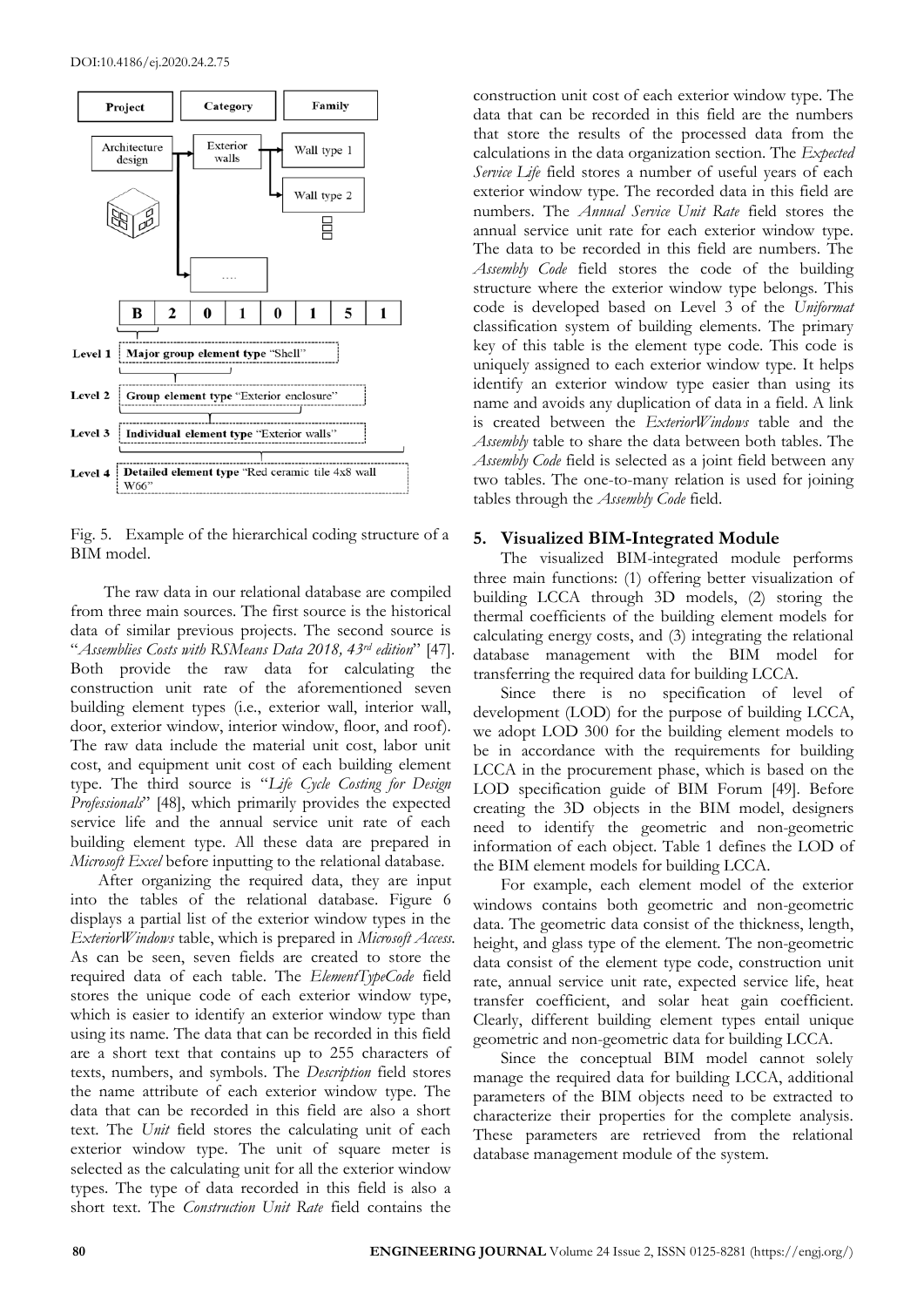| AB            | $\rightarrow$ .<br>口<br>$\omega$ | ×.     |                                                               | 181108 CE Building : Database- C:\Users\thuhan |               | TABLE TOOLS |                      |           |    | Ŧ.            | п<br>$\times$                             |  |
|---------------|----------------------------------|--------|---------------------------------------------------------------|------------------------------------------------|---------------|-------------|----------------------|-----------|----|---------------|-------------------------------------------|--|
| <b>FILE</b>   | <b>HOMF</b>                      | CREATE | <b>EXTERNAL DATA</b>                                          | <b>DATABASE TOOLS</b>                          | <b>FIELDS</b> |             | <b>TABLE</b>         |           |    |               | A. Hang Le *                              |  |
|               | All Access O ® «                 |        | m<br>m<br><b>ExteriorWalls</b><br><b>ExteriorWindows</b><br>× |                                                |               |             |                      |           |    |               |                                           |  |
| Search        |                                  | م      | ElementType *                                                 | Description                                    |               |             | $\cdot$ Unit $\cdot$ |           |    |               | Construct • Expe • AnnualSe • AssemblyC • |  |
| <b>Tables</b> |                                  | ó,     | B2020111                                                      | Exterior metal-glazed window W1'               |               |             | <b>SET</b>           | 17.043.00 | 40 | 1033.21 B2020 |                                           |  |
| 讍             | Assembly                         |        | B2020112                                                      | Exterior metal-glazed window W1"               |               |             | <b>SET</b>           | 8,522.00  | 40 |               | 516.6 B2020                               |  |
| 用             | Civil Engineering Buildi         |        | B2020113                                                      | Exterior metal-glazed window W1""              |               |             | <b>SET</b>           | 17,043.00 | 40 |               | 516.6 B2020                               |  |
| ⊞             | Doors                            |        | B2020114                                                      | Exterior metal-glazed window W1""              |               |             | <b>SET</b>           | 17.043.00 | 40 | 1033 21 B2020 |                                           |  |
| 镾             | <b>ExteriorWalls</b>             |        | B2020115                                                      | Exterior metal-glazed window W1""              |               |             | <b>SET</b>           | 17.043.00 | 40 | 1033 21 B2020 |                                           |  |
|               |                                  |        | B2020116                                                      | Exterior metal-glazed window W4'               |               |             | <b>SET</b>           | 28.025.00 | 40 | 1425 14 B2020 |                                           |  |
| 用             | <b>ExteriorWindows</b>           |        | B2020117                                                      | Exterior metal-glazed window W4"               |               |             | <b>SET</b>           | 14,013.00 | 40 |               | 712.57 B2020                              |  |
| 镾             | Floors                           |        | B2020118                                                      | Exterior metal-glazed window W4'"              |               |             | <b>SET</b>           | 25,075.00 | 40 | 1275.12 B2020 |                                           |  |
| 镾             | <b>InteriorWalls</b>             |        | B2020121                                                      | Exterior metal-glazed window W5'               |               |             | <b>SET</b>           | 31.350.00 | 40 | 1594.22 B2020 |                                           |  |
| m             | <b>InteriorWindows</b>           |        | B2020122                                                      | Exterior metal-glazed window W5"               |               |             | <b>SET</b>           | 15.675.00 | 40 |               | 797 11 B2020                              |  |
| 皿             | Roofs                            |        | B2020211                                                      | Exterior frosted glazed window W2              |               |             | <b>SET</b>           | 27,000.00 | 40 |               | 693 82 B2020                              |  |
| Queries       |                                  | 会      | B2020311                                                      | Exterior glazed window W2'                     |               |             | <b>SET</b>           | 21.163.00 | 40 |               | 543.8 B2020                               |  |
| ത             | CFArch                           |        | B2020312                                                      | Exterior glazed window W3                      |               |             | <b>SET</b>           | 13,500.00 | 40 |               | 390.17 B2020                              |  |
|               | <b>Modules</b>                   | 会      | B2020313                                                      | Exterior glazed window W3'                     |               |             | <b>SET</b>           | 10,524.00 | 40 |               | 304.16 B2020                              |  |
| æ             | Module1                          |        | B2020511                                                      | Exterior metal window W10                      |               |             | <b>SET</b>           | 2,500.00  | 40 |               | 127.13 B2020                              |  |

Fig. 6. A sample list of the exterior window types in the *ExteriorWindows* table.

| Table 1. LOD of the building elements in the BIM |
|--------------------------------------------------|
| models for building LCCA.                        |

| Category           | Model content requirements for the building LCCA                                                                                                                                                                                     |     | LOD Graphical illustration |
|--------------------|--------------------------------------------------------------------------------------------------------------------------------------------------------------------------------------------------------------------------------------|-----|----------------------------|
| Floor              | Geometry (length, height, thick of material layers)<br>Non-Geometry (element type code, construction unit rate, annual<br>service unit rate, expected service life)                                                                  | 300 |                            |
| Exterior<br>wall   | Geometry (length, height, thick of material layers)<br>Non-Geometry (element type code, construction unit rate, annual<br>service unit rate, expected service life, heat transfer coefficient,<br>equivalent temperature difference) | 300 |                            |
| Roof               | Geometry (length, height, thick of material layers)<br>Non-Geometry (element type code, construction unit rate, annual<br>service unit rate, expected service life, heat transfer coefficient,<br>equivalent temperature difference) | 300 |                            |
| Exterior<br>window | Geometry (length, height, thick of material)<br>Non-Geometry (element type code, construction unit rate, annual<br>service unit rate, expected service life, heat transfer coefficient, solar<br>heat gain coefficient)              | 300 |                            |
| Door               | Geometry (length, height, thick of material layers)<br>Non-Geometry (element type code, construction unit rate, annual<br>service unit rate, expected service life)                                                                  | 300 |                            |
| Interior<br>wall   | Geometry (length, height, thick of material layers)<br>Non-Geometry (element type code, construction unit rate, annual<br>service unit rate, expected service life)                                                                  | 300 |                            |
| Interior<br>window | Geometry (length, height, thick of material layers)<br>Non-Geometry (element type code, construction unit rate, annual<br>service unit rate, expected service life)                                                                  | 300 |                            |

Each table of the relational database contains various building element types. However, the BIM model needs to retrieve only the necessary building data. The Structured Query Language (SQL) is used to query the necessary data for a target BIM model more efficiently. The queried data are then exported to a spreadsheet file for the subsequent data integration.

A challenging task is how to integrate the BIM model and the spreadsheet file to extract the required data for the BIM model. To address this problem, we develop an automated data acquisition method for the BIM model by using the visual programming interface. This consists of two main steps. First, the spreadsheet file is linked with the visual environment by using *Dynamo* scripts. The required data are then extracted for the BIM model by using *Dynamo* scripts.

Figure 7 illustrates the workflow for integrating the spreadsheet file with the visual environment, which consists of three steps. First, we identify the spreadsheet file that contains the appropriate data for the BIM model in *Microsoft Excel*. Two *Dynamo* nodes are used to perform this task: the *File Path* node and the *File.FromPath* node. We then identify the sheet name in the spreadsheet file that contains the required data by using the *Code Block* node. This node is written by *Python* scripts to access the target sheet. Finally, all data lists of the selected sheet are identified and entered based on the row format of *Microsoft Excel* using the *Excel.ReadFromFile* node. These data are read as strings in the visual programming interface.

The workflow for extracting the required data for the BIM model by using *Dynamo* scripts consists of four steps. First, select the building element types of the BIM model. Then, identify the required data that need to be extracted from the type properties. The names of the required data are added to the type properties of the BIM model in *Autodesk Revit*. In Step 3, we select the required data from the relevant data lists. Finally, we extract the required data of the selected building element type in the BIM model.

Figure 8 shows four steps for extracting the required data of the exterior window type using *Dynamo* scripts. As can be seen, a target exterior window type is first selected by using the *Family Types* node. We then identify the names of parameters that need to be extracted by using the two *Code Block* nodes. These names are the new parameters that are added to the type properties of the BIM model. In Step 3, we extract the parameters of the selected exterior window type. This step is performed through six sub-steps. The list of the relevant data is first selected by using a *Code Block* node. All values of the list are gathered by using a *List.GetItemAtIndex* node. The locations of the parameters are identified by using a *Code Block* node. Then, we obtain the element type code, construction unit rate, service life, and annual service unit rate parameters by using four *List.GetItemAtIndex* nodes. These parameters are grouped as a list using a *List.Create* node. Finally, the extracted values are transformed from strings to numbers using a *String.ToNumber* node. In the final step (Step 4), the values of the relevant parameters of the selected exterior window type are assigned using two *Element.SetParameterByName* nodes.

#### **6. Case Study**

Academic buildings are considered a building type with the highest energy consumption. Yet, it can achieve energy conservation from 6 to 29 percent [50]. In this paper, the proposed system is applied to a university building. The building houses the Department of Civil Engineering at the Faculty of Engineering, Chulalongkorn University, Bangkok, Thailand. It is a sixstory building with the total gross area of 3,576 m<sup>2</sup>. It is a conventional building in the hot and humid climate zone. The building consists of architectural, structural, mechanical, electrical, and plumbing systems. However, only the architectural system is investigated in this paper. Figure 9 shows the architectural BIM model of the case study.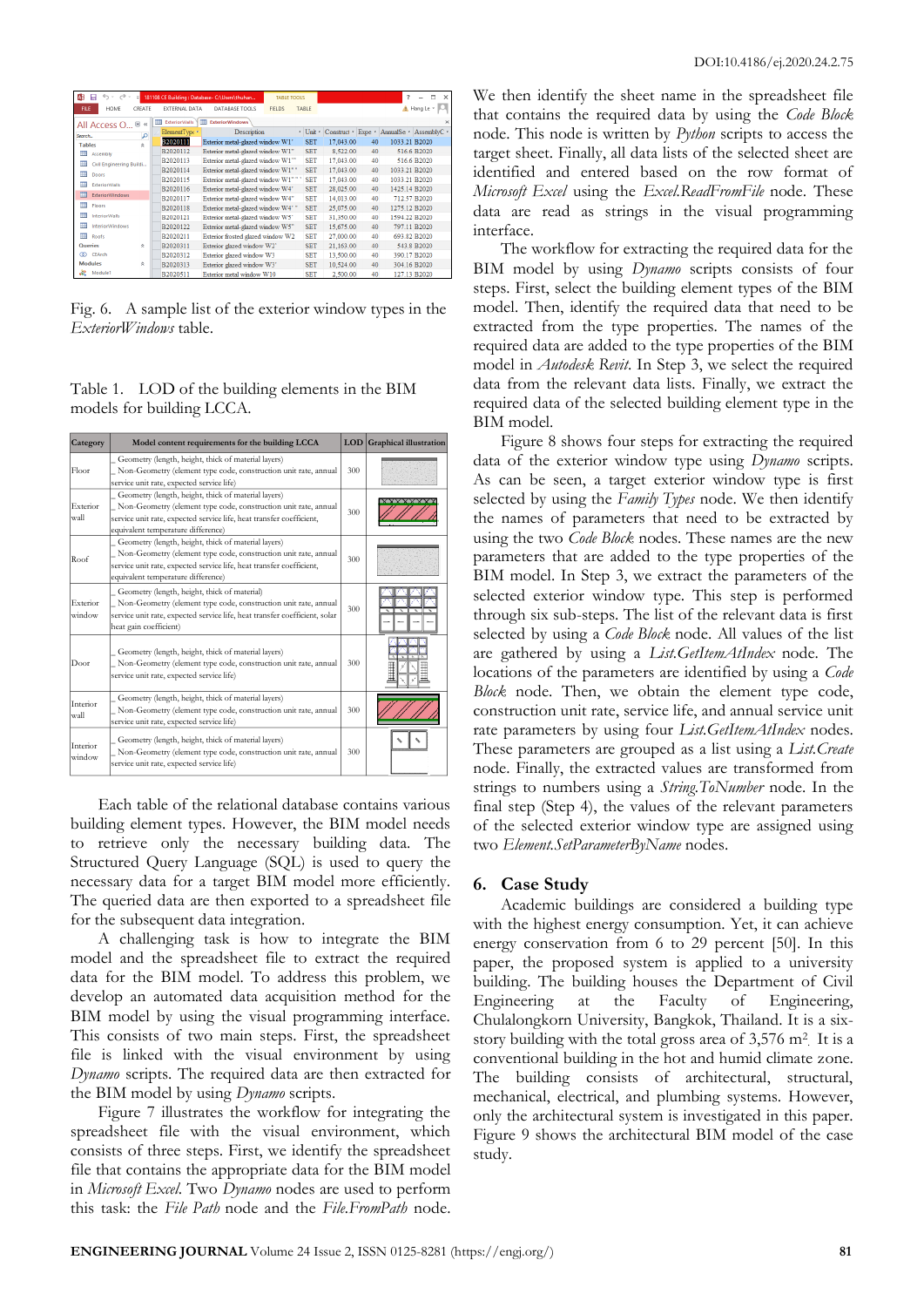#### DOI:10.4186/ej.2020.24.2.75



Fig. 7. Workflow for integrating the spreadsheet file into the visual environment using *Dynamo* scripts.



Fig. 8. Example of acquiring the required data of an exterior window type.



Fig. 9. Architectural BIM model of the case study.

Applying the BIM-integrated RDBMS in this case study entails five main steps. First, a BIM model of the building is created by using *Autodesk Revit Architecture*. All building element types of the BIM model are identified. The required data of all building elements in the BIM model are extracted using SQL. The query tables are then exported to the spreadsheet file in *Microsoft Excel*. Finally, the required data are extracted for the BIM model by using the visual programming interface.

## **7. Results and Discussions**

The BIM model of this case study entails more than 1,000 elements of 44 building element types. It would have consumed a great amount of time to input the required data manually. Thus, we develop an automated tool for acquiring the required data of all elements of the BIM model by integrating the database management system, the BIM authoring program, the spreadsheet system, and the visual programming interface. Figure 10 illustrates the required data of various element properties in the complete BIM model. As can be seen, the four parameters are extracted for each element: (1) element type code, (2) construction unit rate, (3) annual service unit rate, and (4) expected service life. This can be achieved by using the *Dynamo* scripts.

There are 14 exterior window types in this case study such as the exterior metal-glazed window W1', W1", and W1'". The element type code of the exterior metal-glazed window W1' is B2020111, and its construction unit rate, expected service life, and annual service unit rate are 17,043 Baht/m<sup>2</sup> , 40 years, and 1033.21 Baht/m<sup>2</sup> , respectively. The system also extracts the four parameters of all element models of the other thirteen exterior window types. Similarly, the system automatically extracts the four parameters of the three interior window types, the eight door types, the four exterior wall types, the four interior wall types, the eight floor types, and the three roof types. Figure 10 displays the parameters of each building element in the BIM model. These parameters can subsequently be used to create a multi-parametric model for evaluating building LCC. Detailed discussions can be found in [51, 52].

## **8. Conclusions**

This paper presents the BIM-integrated RDBMS, which is part of the BIM-database-integrated system for evaluating building LCC. The proposed system consists of two main modules: the relational database management module and the visualized BIM-integrated module. Many research works have been investigating the applications of BIM to construction management. For example, a BIM-enabled system was developed for estimating time and cost impacts for construction change orders [53]. However, the works that focus on building LCCA are extremely limited. This is because existing BIM tools cannot systematically and efficiently manage the required data for evaluating building LCCs. In addition, the unstructured data format is also another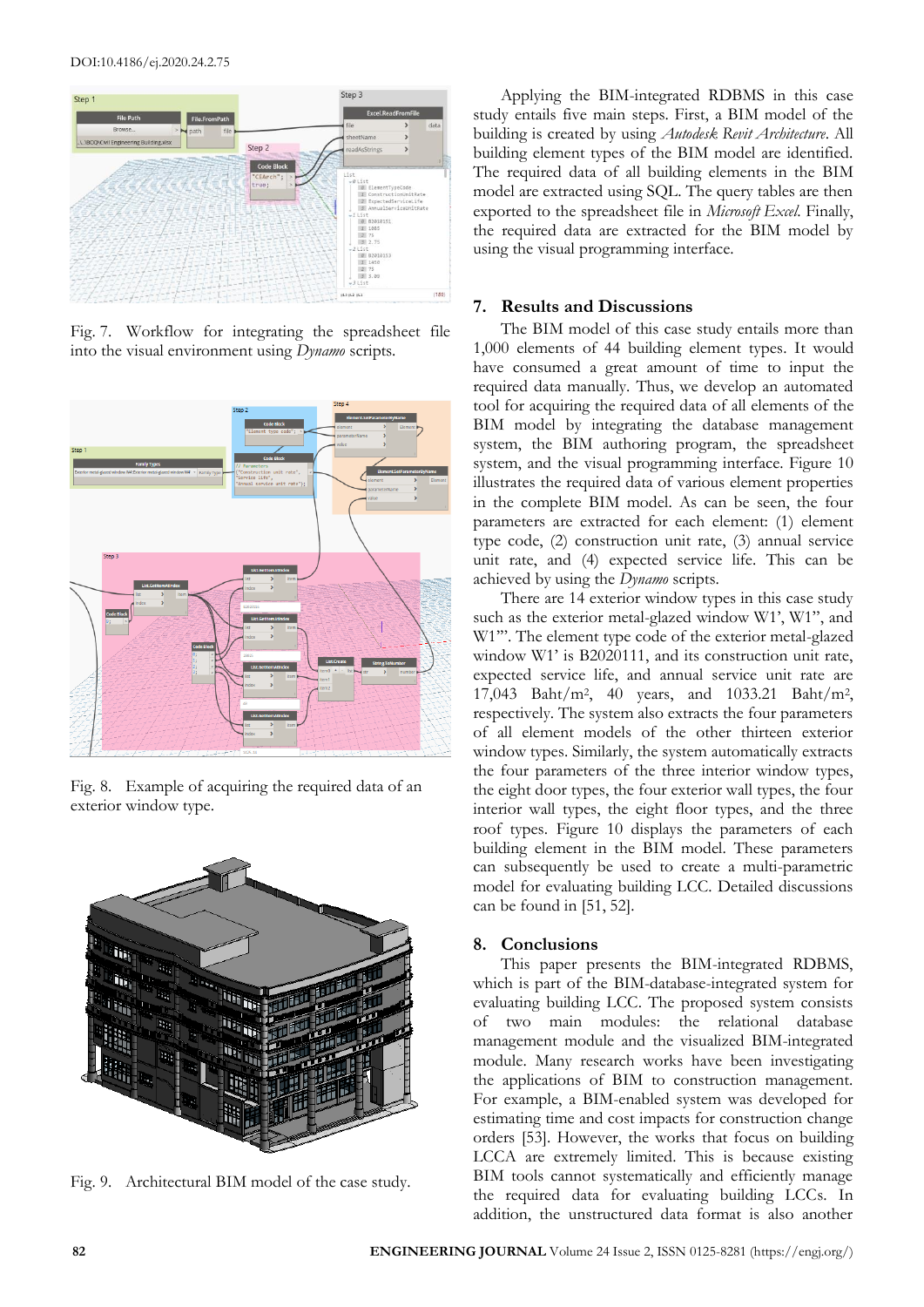major barrier that limits the application of BIM to LCCA. Our system offers a systematic method to organize and store the necessary data for building LCCA through the relational database integrated with the BIM model. The required data are provided by the integration between the visualized BIM-integrated module and the relational database management module. The relational database is designed to store and update the required data for the BIM model. Compared with conventional building LCCA, the proposed system provides a more convenient and efficient methodology to organize data for building LCCA through the relational database management system. In addition, it presents a robust approach to expand the capacities of current BIM tools for extracting the required data for the BIM model to subsequently perform multi-parametric estimating using visual programming.

Conventional building LCCA is a time-consuming process due to a large amount of data scattered in various documents, and complex calculations. The BIMintegrated RDBMS can manage the required data by integrating the database management system, the BIM authoring program, the spreadsheet system, and the visual programming interface. It can significantly reduce the calculation time. Furthermore, it can also minimize data loss and inconsistent data due to human errors, which lead to more accurate results. With the increasing adoption of BIM in the AECO industry, the proposed system can be a promising alternative to address various problems of construction management.

|                                                                                                                     | Visual Programming Interface                                                                     | <b>Autodesk Revit</b>                                                                         |                                                                                          |                                                                                                                                                                                                                |
|---------------------------------------------------------------------------------------------------------------------|--------------------------------------------------------------------------------------------------|-----------------------------------------------------------------------------------------------|------------------------------------------------------------------------------------------|----------------------------------------------------------------------------------------------------------------------------------------------------------------------------------------------------------------|
| Element Type Code                                                                                                   | ConstructionUnitRate<br>(Baht/m2)                                                                | TT.<br>(Years)                                                                                | AnnualServiceUnitRate<br>(Bath/m2)                                                       | Example of an exterior window type                                                                                                                                                                             |
| List.GetItemAtIndex<br>×<br>list<br><b>Darry</b><br>$\rightarrow$<br>index<br>62628111                              | List.GetItemAtIndex<br>$\overline{ }$<br>Bot<br>item<br>index<br>$\rightarrow$<br>17843          | <b>List.GetItemAtIndex</b><br>list<br>$\overline{ }$<br>item.<br>$\rightarrow$<br>index<br>40 | List.GetItemAtIndex<br>$\mathbf{r}$<br>list<br>Item<br>index<br>$\rightarrow$<br>1033.21 | Exterior metal-glazed window W1'<br>Process<br>Value<br>Annual service unit rate 1033.210000<br>40.000000<br>Service life<br>17043.000000<br><b>Construction unit rate</b><br>Element type code<br>82020111    |
| Element Type Code                                                                                                   | ConstructionUnitRate<br>(Baht/m2)                                                                | TL.<br>(Years)                                                                                | AnnualServiceUnitRate<br>(Bath/m2)                                                       | Example of an interior window type                                                                                                                                                                             |
| List.GetItemAtIndex<br>s<br>list<br>Item<br>$\overline{ }$<br>Index<br>01010713                                     | List.GetItemAtIndex<br>$\mathbf{r}$<br><b>Ilst</b><br>Item<br>$\rightarrow$<br>Index<br>2586     | List.GetItemAtIndex<br>tion<br>$\mathbf{r}$<br>item<br>$\overline{ }$<br>index<br>3e          | List.GetItemAtIndex<br>list<br>$\mathbf{r}$<br>Item<br>index<br>$\overline{ }$<br>139.43 | Interior glazed window W8<br>Passage<br>Value<br>Annual scrvice unit rate 139,430000<br>Service life<br>30 DROOM<br>Construction unit rate<br>12500 000000<br>Element type code<br>C1010713                    |
| Element Type Code                                                                                                   | ConstructionUnitRate<br>(Baht/m2)                                                                | TL<br>(Years)                                                                                 | AnnualServiceUnitRate<br>(Bath/m2)                                                       | Example of a door type                                                                                                                                                                                         |
| <b>List.GetItemAtIndex</b><br>$\mathbf{r}$<br>list<br>item<br>index<br>$\overline{ }$<br>82838121                   | <b>List.GetitemAtIndex</b><br>Þ<br>list.<br>item<br>Index<br>$\rightarrow$<br>3760               | <b>List.GetItemAtIndex</b><br>$\mathbf{r}$<br>list<br>item<br>$\rightarrow$<br>index<br>A42   | List.GetItemAtIndex<br>list<br>$\mathbf{r}$<br>item<br>index<br>s<br>9.18                | Exterior metal-glazed double door D1<br>Peacone<br>Value<br>Annual service unit ret 9,180000<br>Service life<br>40.000000<br>Construction unit rate 3759.00000<br>B2030121<br>Element type code                |
| Element Type Code                                                                                                   | ConstructionUnitRate<br>(Baht/m2)                                                                | AnnualServiceUnitRate<br>(Baht/m2)                                                            | TL<br>(Year)                                                                             | Example of an exterior wall type                                                                                                                                                                               |
| Lisz.GetitemAtindex<br>$\rightarrow$<br><b>Sat</b><br><b>Rivers</b><br>index<br>$\overline{\phantom{a}}$<br>manatin | List.GetitemAtindex<br>list<br>$\overline{\phantom{1}}$<br>item<br>$\rightarrow$<br>Index<br>toe | List.GetItemAtIndex<br>list<br>$\rightarrow$<br>Item<br>×<br>Index<br>75                      | List.GettemAtIndex<br>Bst<br>$\overline{ }$<br>item<br>index<br>×.<br>2.75               | Red ceramic tile 4x8 wall W66<br>Perameter<br>Value<br>Annual service unit rate 2.750000<br>75 poppon<br><b>Service life</b><br>Construction unit rate<br>\$\$0,000000<br>B2010511<br><b>Element type code</b> |
| Element Type Code                                                                                                   | ConstructionUnitRate<br>(Baht/m2)                                                                | TT.<br>(Years)                                                                                | AnnualServiceUnitRate<br>(Bath/m2)                                                       | Example of an interior wall type                                                                                                                                                                               |
| <b>List.GetItemAtIndex</b><br><b>Ber</b><br>$\rightarrow$<br><b>Ibron</b><br>Index<br>$\mathbf{r}$<br>conars        | List.GettemAtIndex<br>$\rightarrow$<br>lite<br><b>Reco</b><br>index<br>$\rightarrow$<br>che      | List.GetItemAtIndex<br>×.<br>list<br>item.<br>$\overline{ }$<br>index<br>36                   | List.GetItemAtIndex<br>list<br>×<br>lisem<br>$\rightarrow$<br>Index<br>7.51              | Gypsum wall WSS<br>Promine<br>Value<br>Annual service unit rate 17,510000<br>Service Ime<br><b>IN ODDERES</b><br>Construction unit rate<br>cm recent<br>Llement type code<br>chings1                           |
| Element Type Code                                                                                                   | ConstructionUnitRate<br>(Baht/m2)                                                                | TL<br>(Years)                                                                                 | AnnualServiceUnitRate<br>(Bath/m2)                                                       | Example of a floor type                                                                                                                                                                                        |
| List.GetitemAtIndex<br>×.<br>list<br><b>Item</b><br>×<br>index<br>C3826411                                          | List.GetItemAtIndex<br>$\rightarrow$<br><b>Tist</b><br>iterr<br>inches<br>s<br><b>TANK</b>       | List.GetItemAtIndex<br>list<br>$\mathcal{P}$<br>Item<br>Index<br>$\overline{ }$<br>58         | List.GetItemAtIndex<br>list<br>×.<br><b>Item</b><br>index<br>$\,$<br>18.83               | Gray stone floor F1<br>Programs<br>Value<br>Annual senate unit mit-<br><b>10 DAY 033</b><br>Service life<br>50.000000<br>1436.310000<br>Construction unit rate<br>Element type code<br>C3020411                |
| Element Type Code                                                                                                   | ConstructionUnitRate<br>(Baht/m2)                                                                | TL<br>(Years)                                                                                 | AnnualServiceUnitRate<br>(Bath/m2)                                                       | Example of a roof type                                                                                                                                                                                         |
| List.GetItemAtin<br>list.<br>$\mathbf{r}$<br>Item<br>index<br>$\mathbf{r}$<br>03828452                              | List.GetItemAtIndex<br>lier<br>$\,$<br>item<br>index<br>×<br>1769                                | <b>List.GetItemAtIndex</b><br>list<br>×<br>itern<br>$\rightarrow$<br>Index<br>58              | List.GetItemAtIndex<br>list<br>×<br>iterr<br>$\rightarrow$<br>index<br>18.62             | Concrete roof with waterproofing F4<br>Value<br>Promine<br>Annual service unit rate 18,020002<br>20.000000<br><b>Contractive</b><br>1785.170300<br>Contraction unit off<br>Element type code<br>caronaso       |

Fig. 10. Example of extracting the required data in the case study.

# **Acknowledgement**

The authors are very grateful to the ASEAN University Network/Southeast Asia Engineering Education Development Network (AUN/SEED-Net) and Department of Civil Engineering, Faculty of Engineering, Chulalongkorn University for their financial support of this research project.

# **References**

- [1] W. Cheng, A. Appolloni, A. D'Amato, and Q. Zhu, "Green Public Procurement, missing concepts and future trends. A critical review," *Journal of Cleaner Production*, vol. 176, pp. 770-784, 2018.
- [2] European Parliament, COTE U, "Directive 2014/24/EU of the European Parliament and of the Council of 26 February 2014 on Public Procurement and Repealing Directive 2004/18/EC," *Official Journal of the European Union*, vol. 94, no. 57, pp. 65-242, 2014.
- [3] European Commission. (2012). *Green Public Procurement. A Collection of Good Practices* [Online]. Available: [http://ec.europa.eu](http://ec.europa.eu/) [Accessed: 20 August 2017]
- [4] J. Kelly and K. Hunter, *Life Cycle Costing of Sustainable Design*. London: RISC, 2009.
- [5] S. M. H. Treasury, *The Green Book: Appraisal and Evaluation in Central Government*. London: TSO, 2003.
- [6] P. Caplehorn, *Whole Life Costing: A New Approach*. Routledge, 2012.
- [7] A. S. Assaf, A. Al-Hammad, A. O. Jannadi, and A. S. Saad, "Assessment of the problems of application of life cycle costing in construction projects," *Cost Engineering*, vol. 44, no. 2, 17-17, 2002.
- [8] J. D. Ferry and R. Flanagan, *Life Cycle Costing: A Radical Approach*. Construction Industry Research and Information Association London, 1991.
- [9] M. Kishk, R. Laing, and M. Edge, "An extended whole-life application for the selection of hospital finishes," in *The Procs 22nd Annual ARCOM Conference*, 2006, pp. 4-6.
- [10] UK Cabinet Office, *Government Construction Strategy*. London, 2011. [Online]. Available: [http://www.cabinetoffice.gov.uk](http://www.cabinetoffice.gov.uk/) [Accessed: July 2017]
- [11] European Commission, *Buying Green! A Handbook on Green Public Procurement*, 3rd ed. Belgium, 2016.
- [12] M. C. Herr and T. Fischer, "BIM adoption across the Chinese AEC industries: An extended BIM adoption model," *Journal of Computational Design and Engineering*, vol. 6, no. 2, pp. 173-178, 2018.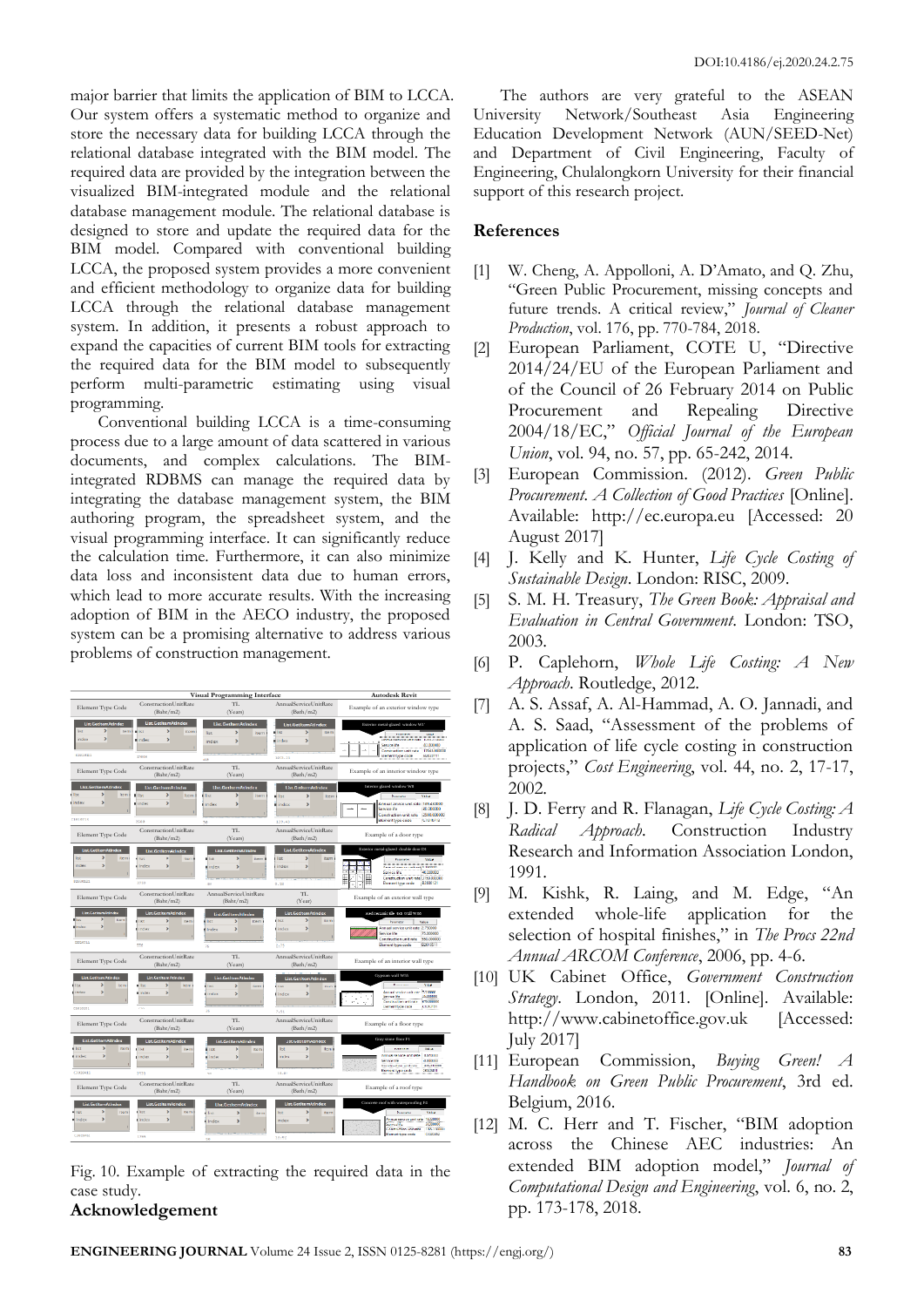- [13] A. Skanska. (2012). *Green BIM Innovation at Skanska* [Online]. Available: [https://group.skanska.com](https://group.skanska.com/) [Accessed: 12 January 2018]
- [14] Z. Shen and R. R. Issa, "Quantitative evaluation of the BIM-assisted construction detailed cost estimates," *Journal of Information Technology in Construction*, vol. 15, pp. 234-257, 2010.
- [15] L. Sabol, *Challenges in Cost Estimating with Building Information Modeling*. Washington, DC: Design + Construction Strategies, 2008.
- [16] D. Goucher and N. Thurairajah, "Advantages" and challenges of using BIM: A cost consultant's perspective," presented at *The 49th ASC Annual International Conference*, California Polytechnic State University, San Luis Obispo, California, 2012.
- [17] M. Bilal, O. L. Oyedele, J. Qadir, K. Munir, O. S. Ajayi, O. O. Akinade, and M. Pasha, "Big data in the construction industry: A review of present status, opportunities, and future trends," *Advanced Engineering Informatics*, vol. 30, no. 3, 500-521, 2016.
- [18] M. Kantardzic, *Data Mining: Concepts, Models, Mehods, and Algorithms*. Canada: John Wiley and Sons, Inc, 2011.
- [19] K. Joseph, *Design Professional Database Management Systems Using Microsoft Access 2013 & 2016 & MySQL: Simplified Guides to Learning RDBMS Administration and SQL with Some Practical Examples and Exercises*. CreateSpace Independent Publishing Platform, 2017.
- [20] V. J. Farr, *Systems Life Cycle Costing: Economic Analysis, Estimation, and Managment*. U.S.: Taylor and Francis, 2011.
- [21] *Buildings and Constructed Assets. Service Life Planning. Life-Cycle Costing*, ISO 15686-5: 2017. BSI, 2017.
- [22] W. J. Bull, *Life Cycle Costing for Construction.* Taylor and Francis, 2003.
- [23] O. Oduyemi, M. Okoroh, and A. Dean, "Barriers to life cycle costing usage," presented at *The 30th Annual ARCOM Conference*, Portsmouth, UK, 2014.
- [24] F. Olubodun, J. Kangwa, A. Oladapo, and J. Thompson, "An appraisal of the level of application of life cycle costing within the construction industry in the UK," *Structural Survey*, vol. 28, no. 4, pp. 254- 265, 2010.
- [25] H. A. Boussabaine and J. R. Kirkham, "Simulation of maintenance costs in UK local authority sport centres," *Construction Management and Economics, vol. 22, no.* 10, pp. 1011-1020, 2017. doi:10.1080/1466433x.2004.11878565
- [26] J. Emblemsvåg, *Life-Cycle Costing: Using Activity-Based Costing and Monte Carlo Methods to Manage Future Costs and Risks*: John Wiley and sons, 2003.
- [27] M. Kishk, A. Al-Hajj, R. Pollock, G. Aouad, N. Bakis, and M. Sun, "Whole life costing in construction: A state of the art review," *RICS Research Paper Series*, vol. 4, no. 18, 2003.
- [28] N. Gu and K. London, "Understanding and facilitating BIM adoption in the AEC industry" *Automation in Construction*, vol. 19, no. 8, pp. 988-999, 2010.
- [29] R. Volk, J. Stengel and F. Schultmann, "Building Information Modeling (BIM) for existing buildings - Literature review and future needs," *Automation in Construction*, vol. 38, pp. 109-127, 2014.
- [30] C. Eastman, C. Teicholz, P. Sacks, and Rafael, *BIM Handbook: A Guide to Building Information Modeling for Owners, Managers, Designers, Engineers and Contractors*. John Wiley and Sons, 2011.
- [31] E. K. Sylvester and C. Dietrich, "Evaluation of building information modeling (BIM) estimating methods in construction education," in *The Proceedings of 46th ASC Annual International Conference*, April 2010, pp. 7-10.
- [32] P. Smith, "BIM & the 5D project cost manager," *Procedia-Social and Behavioral Sciences*, vol. 119, pp. 475-484, 2014.
- [33] W. Natephra, N. Yabuki, and T. Fukuda, "Optimizing the evaluation of building envelope design for thermal performance using a BIM-based overall thermal transfer value calculation," *Building and Environment*, vol. 136, pp. 128-145, 2018.
- [34] Z. Shen, R. R. Issa, and L. Gu, "Semantic 3D CAD and its applications in construction industry–An outlook of construction data visualization," presented at *The International Conference on Advances in Visual Information Systems*, 2007.
- [35] A. Grilo and R. Jardim-Goncalves, "Value proposition on interoperability of BIM and collaborative working environments" *Automation in Construction*, vol. 19, no. 5, pp. 522-530, 2010.
- [36] E. Hjelseth, "Life-cycle cost calculations supported by Building Information Modelling software - Unrealised potential," presented at *The Life-Cycle of Engineering Systems: Emphasis on Sustainable Civil Infrastructure: Proceedings of the Fifth International Symposium on Life-Cycle Civil Engineering* (IALCCE 2016), 16-19 October 2016, Delft, The Netherlands, 2016.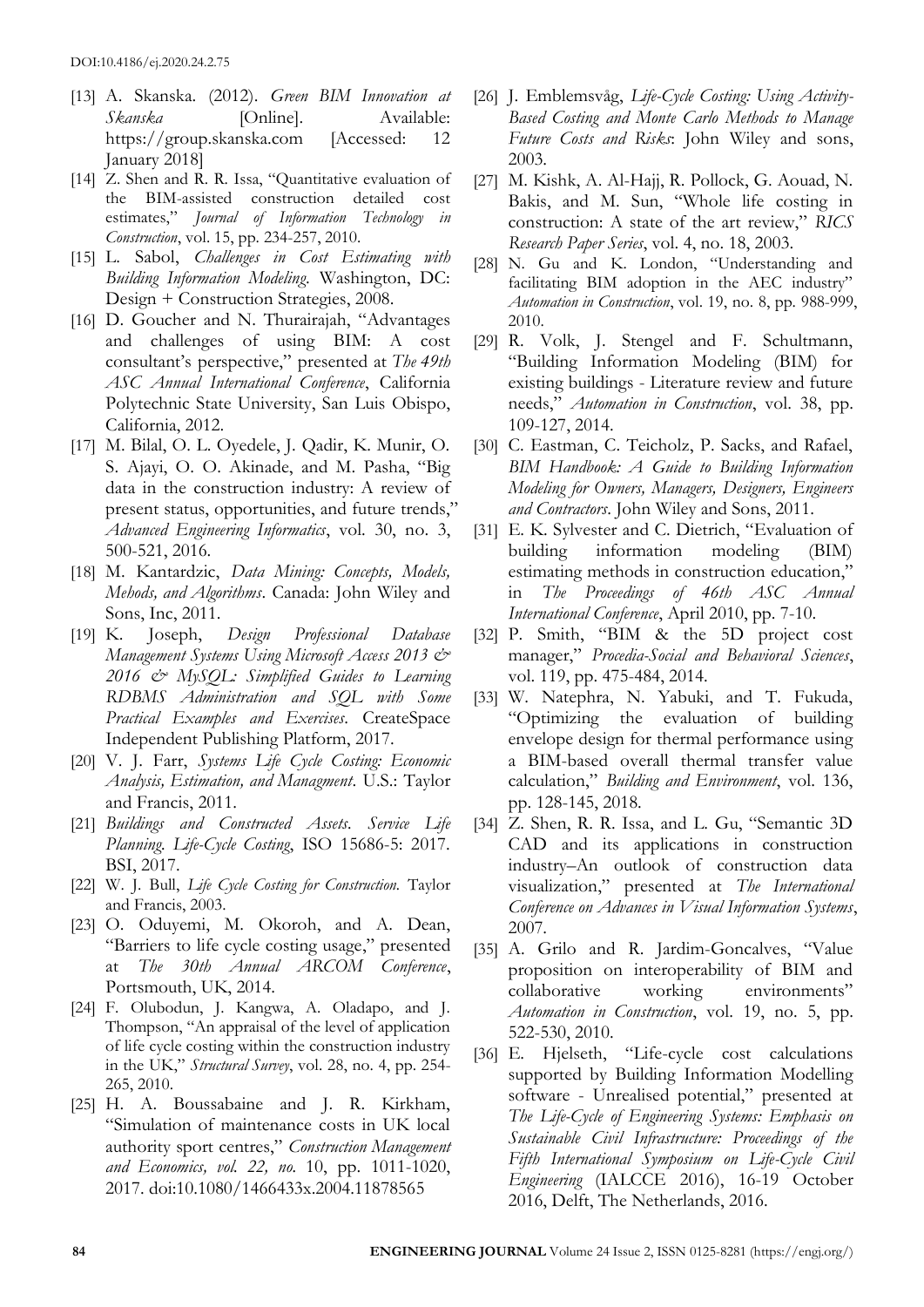- [37] O. Olatunji, "A preliminary review on the legal implications of BIM and model ownership," *Journal of Information Technology in Construction*, vol. 16, pp. 687-698, 2011.
- [38] M. Laakso and A. Kiviniemi, "The IFC standard: A review of history, development, and standardization, information technology," *ITcon*, vol. 17, no. 9, pp. 134-161, 2012.
- [39] C. Coronel and S. Morris, *Database Systems: Design, Implementation, and Management*. Cengage Learning, 2016.
- [40] C. Eastman, S. Y. Jeong, R. Sacks, and I. Kaner, "Exchange model and exchange object concepts for implementation of national BIM standards," *Journal of Computing in Civil Engineering*, vol. 24, no. 1, pp. 25-34, 2009.
- [41] T. Rujirayanyong and J. J. Shi, "A projectoriented data warehouse for construction," *Automation in Construction*, vol. 15, no. 6, pp. 800-807, 2006.
- [42] T. Park and H. Kim, "A data warehouse-based decision support system for sewer infrastructure management," *Automation in Construction*, vol. 30, pp. 37-49, 2013.
- [43] S. Althobaiti, "An integrated database management system and building infromation modeling for sustainable design," master's thesis, Department of Civil and Construction Engineering, Western Michigan University, 2009.
- [44] A. Jrade and F. Jalaei, "Integrating building information modelling with sustainability to design building projects at the conceptual stage," presented at *The Building Simulation*, 2013.

. . .

- [45] J. Park and H. Cai, "WBS-based dynamic multidimensional BIM database for total construction as-built documentation," *Automation in Construction*, vol. 77, pp. 15-23, 2017.
- [46] CSI. (2016). *Consttruction Specifications Institute (CSI), UniFormat* [Online]. Available: [http://www.csinet.org](http://www.csinet.org/) [Accessed: 15 August 2017]
- [47] Gordian, *Assemblies Costs with RSMeans Data*. 2018.
- [48] J. S. Kirk and J. A. Dell'Isola, *Life Cycle Costing for Design Professionals*. McGraw-Hill, 1995.
- [49] BIMForum. (2017). *Level of Development Specification Version 2017* [Online]. Available: [http://bimforum.org](http://bimforum.org/) [Accessed: June 2017]<br>S. Boevkens and H. Neuckermans, "Visual
- [50] S. Boeykens and H. Neuckermans, programming in architecture: Should architects be trained as programmers?," in *Joining Languages, Cultures and Visions: CAADFutures 2009*, pp. 41-42.
- [51] H. T. T. Le, "A BIM-database-integrated system for evaluating building life-cycle costs using a multiparametric model," Ph.D. thesis, Department of Civil Engineering, Faculty of Engineering, Chulalongkorn University, Bangkok, Thailand, 2019.
- [52] V. Likhitruangsilp, H. T. T. Le, N. Yabuki, and P. G. Ioannou, "An integrated system for building life-cycle cost analysis," presented at *The Interdependence between Structural Engineering and Construction Management*, U.S.A., 2019.
- [53] T. N. Handayani, V. Likhitruangsilp, and N. Yabuki, "A building information modeling (BIM)-integrated system for evaluating the impact of change orders," *Engineering Journal*, vol. 23, no. 4, pp. 67-90, Aug. 2019.